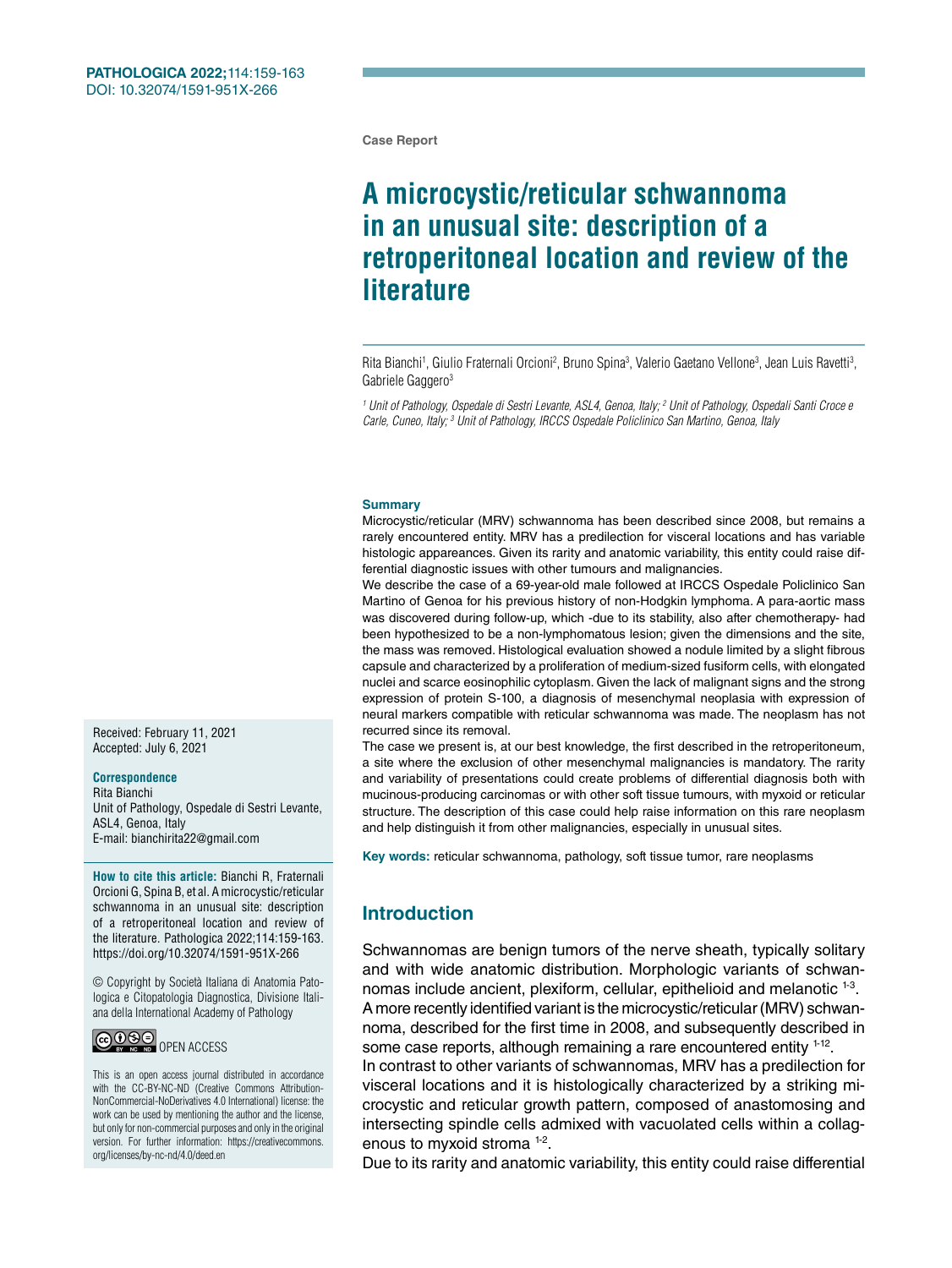diagnostic issues with other tumors and malignancies. We here describe a case of microcystic/reticular schwannoma, developed in the retroperitoneum of a 69-year-old male, in order to help collect other information on this tumor.

# **Case presentation**

A 69-year-old male was followed at Ospedale Policlinico San Martino of Genoa because of his previous history of non-Hodgkin lymphoma. The evaluation of CT scans during and following chemotherapy showed a dishomogeneous para-aortic mass initially of 5 centimeters, which – due to its stability for five years, also after chemotherapy – had been hypothesized to be a non-lymphomatous lesion. Radiologically the mass was suspected to be a paraganglioma or a neuroendocrine tumor.

The patient underwent the surgical excision of the mass, which macroscopically resulted to be a nodular formation of 10 cm of maximum diameter, partly covered with adipose tissue. The cut surface was dishomogeneous, yellowish, with translucid and hemorrhagic areas.

Hematoxylin-eosin sections were obtained from numerous paraffin-embedded inclusion blocks and subsequent immunohistochemical reactions for S100, EMA, CD34, CD31, MDM-2, Melan-A, HMB45, Smooth Muscle Actin, Desmin, Calponin, Synaptofisin, Chromogranin, CD117, HHV-8, Ki-67 and Cytokeratins AE1-AE3 and CAM5.2 were performed (Ventana Benchmark).



**Figure 1.** Hematoxylin-Eosin 20x: a slight fibrous capsule divides the neoplastic mass (on the right) from retroperitoneal fibro-adipose tissue.



**Figure 2.** Hematoxylin-Eosin 200x: the neoplasia was composed of elongated bland cells, in a microcystic/reticular structure; spaces between neoplastic cells were filled with focally myxoid and hemorrhagic content. Numerous intermingled capillaries can be seen.



**Figure 3.** Hematoxylin-Eosin 100x: medium enlargement of different parts of the mass, with a tighly packed area (on the right) and a microcystic/reticular structure on the left.

Histological evaluation showed a circumscribed mass, peripherically limited by a slight fibrous capsule (Fig. 1) and characterized by a proliferation of medium-sized fusiform cells, with elongated nuclei and scarce eosinophilic cytoplasm (Fig. 2).

Neoplastic elements had various pattern of growth: some areas showed a tight proliferation, while the majority of the lesion had partly a microcystic or a reticular structure, depending on the width of space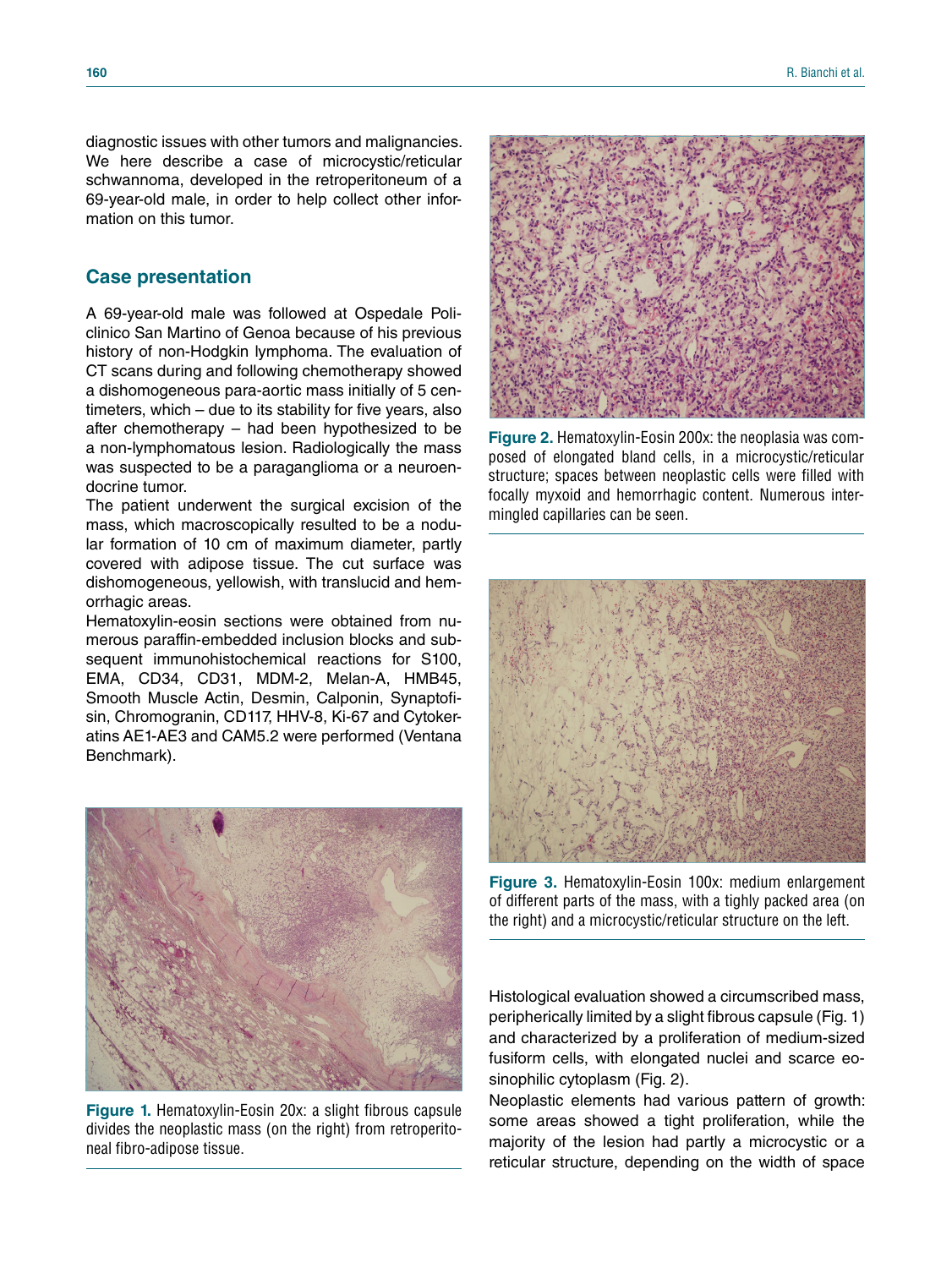

**Figure 4.** Immunohistochemical stain for S100: a strong and diffuse positivity from neoplastic cells was highlighted, confirming the nervous nature of the cells.

between the anastomotic strands of fusiform cells (Fig. 3). Spaces between neoplastic cells were filled with focally myxoid and haemorragic content.

Numerous vascular structures were mixed with neoplastic cells. No necrosis or mitotic figures were found. No aggregations of lymphocytes or other inflammatory cells were identified.

Immunohistochemical evaluation highlighted a strong and diffuse expression for protein S-100 in fusiform elements (Fig. 4), with a weak reaction for EMA in the capsule. Vascular markers CD31 and CD34 were expressed in intranodular vessels. Cytokeratins (AE1-AE3 and CAM5.2) and muscular, neuroendocrine and melanocitic stainings (Smooth Muscle Actin, Desmin, Calponin, Synaptofisin, Chromogranin, CD117, MDM-2, Melan-A, HMB45 and HHV-8) were all negative.

Given the lack of malignant signs and the strong expression of protein S-100, a diagnosis of mesenchymal neoplasia with expression of neural markers compatible with reticular schwannoma was made.

# **Discussion**

Schwannomas are benign tumors of the nerve sheath, typically solitary and with wide anatomic distribution, usually arising in the fourth or fifth decade of life, in the subcutaneous tissue of distal extremities, or in the head and neck region of adult patients, with no gender predilection <sup>4</sup>.

Among the numerous possible variants of this tumor,

in 2008 Liegl et al. first described the microcystic/reticular schwannoma <sup>1,2</sup>. This variant has a predilection for visceral locations, especially gastrointestinal tract, and a slight predilection for women, with a wide age range distribution <sup>4,5</sup>.

Histologically it is usually characterized by a striking microcystis and reticular growth pattern, formed by anastomosing and intersecting spindle cells admixed with vacuolated cells within a collagenous to myxoid stroma; scattered Verocay bodies are evident. Tumor cells have spindle to vacuolated shape and ovoid nuclei, inconspicuous nucleoli, and eosinophilic cytoplasm. Foci of classical schwannoma patterns (Antoni A and Antoni B areas) are often present. Scattered inflammatory cells could be present, but lymphoid aggregates are rare. Nuclear atypia, necrosis, and mitotic activity are rare or absent <sup>1,2</sup>.

Since 2008, a total of 36 cases have been described  $1-12$ , all confirming the benign nature of the lesion and showing the variability of possible presentations. The majority of cases arose in the in gastrointestinal tract, both upper and lower segments, but subcutaneous fat and glandular organs could be affected by the neoplasia. Soft tissue localizations have been described in subcutaneous fat of arms, legs or back, but no cases has yet been described in deep soft tissue.

Rarely, microcystic/reticular schwannoma had been described also in brain tissue, spinal cord and in the head and neck region  $2-5$  (Tab. I).

The rarity and variability of presentations could create problems of differential diagnosis both with mucinousproducing carcinomas (especially on small biopsies) or with other soft tissue tumors, with myxoid or reticular structure.

In the current case, the site of presentation (retroperitoneal tissue) and the lack of a diffuse myxoid stroma helped us excluding malignant soft tissue neoplasms as myxoid liposarcoma and myxofibrosarcoma, both usually with a superficial origin (mainly thigh and extremities).

Morphology, with the absence of lipoblast-like elements and lacking of "chicken-wire" vessels, and MDM-2 negativity ruled out also the possibility of a dedifferentiated liposarcoma of retroperitoneum.

The intense staining with S100 and the peripheral weaker staining for EMA made us think about a nervous origin of the tumor.

Reticular perineuroma, another possibility based on morphology, usually contains slender, elongated spindle cells with bipolar cytoplasmic processes highlighted by EMA staining, and tumor cells are negative for both S-100 protein and GFAP; our case showed an opposite phenotype (EMA negative, S100+ and GFAP+).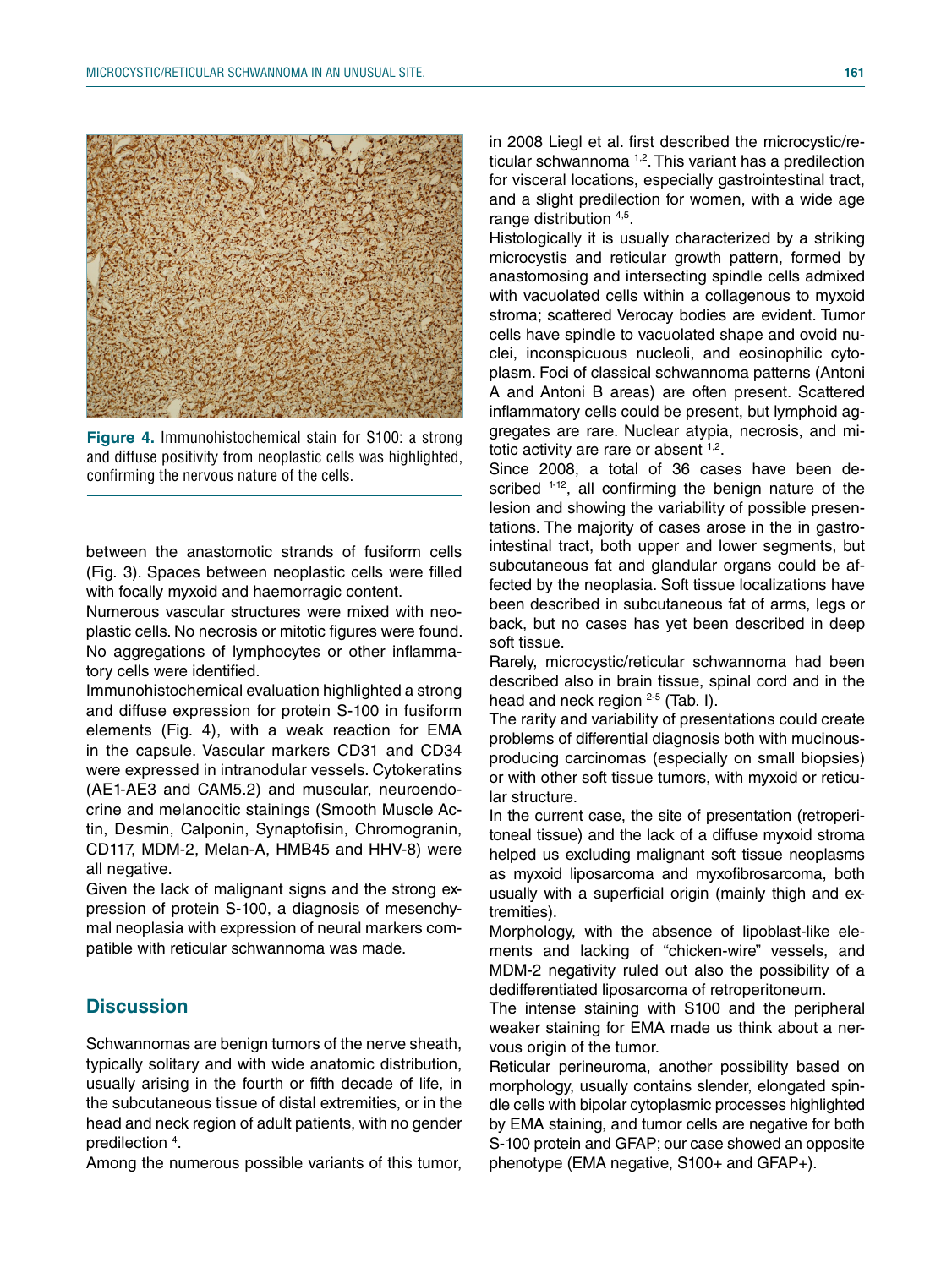| Case $n^{\circ}$                    | <b>Age/sex</b> | <b>Site</b>           | <b>Growth</b>          | <b>Reference</b>            |
|-------------------------------------|----------------|-----------------------|------------------------|-----------------------------|
| <b>Digestive tract</b>              |                |                       |                        |                             |
| 1                                   | 39/F           | Esophagus             | Unencapsulated         | Gu et al. 9                 |
| $\overline{c}$                      | 72/F           | Stomach               | Unencapsulated         | Liegl et al. 1              |
| 3                                   | 63/F           | Stomach               | Unencapsulated         | Chetty et al. 13            |
| 4                                   | 67/F           | Mid-jejunum           | Unavailable            | Agaimy et al. <sup>14</sup> |
| 5                                   | 93/F           | Jejunum               | Unencapsulated         | Liegl et al. <sup>1</sup>   |
| 6                                   | 78/M           | Small intestine       | Focal infiltration     | Liegl et al. <sup>1</sup>   |
| $\overline{7}$                      | 43/F           | Meso-appendix         | Encapsulated           | Tang et al. 10              |
| 8                                   | 68/M           | Cecum                 | Focal infiltration     | Liegl et al. <sup>1</sup>   |
| 9                                   | 67/F           | Cecum                 | Focal infiltration     | Agaimy et al. 14            |
| 10                                  | 32/F           | Ascending colon       | Focal infiltration     | Lee et al. 15               |
| 11                                  | 70/F           | Sigmoid colon         | Unencapsulated         | Kienemund et al. 16         |
| 12                                  | 70/F           | Sigmoid colon         | Unavailable            | Kienemund et al. 16         |
| 13                                  | 61/M           | Sigmoid colon         | Unencapsulated         | Trivedi et al. 10           |
| 14                                  | 73/F           | Rectum                | Unencapsulated         | Liegl et al. $1$            |
| <b>Subcutaneous and soft tissue</b> |                |                       |                        |                             |
| 15                                  | 50/F           | Right arm             | Encapsulated           | Liegl et al. <sup>1</sup>   |
| 16                                  | 55/M           | <b>Right forearm</b>  | Encapsulated           | Chaurasia et al. 11         |
| 17                                  | 30/F           | Upper arm             | Partially encapsulated | Luzar et al. 17             |
| 18                                  | 55/M           | Right upper arm       | Partially encapsulated | Luzar et al. 17             |
| 19                                  | 56/F           | <b>Back</b>           | Encapsulated           | Liegl et al. $1$            |
| 20                                  | 11/M           | Upper back            | Unencapsulated         | Liegl et al. <sup>1</sup>   |
| 21                                  | 28/M           | <b>Back</b>           | Partially encapsulated | Luzar et al. 17             |
| 22                                  | 26/M           | Left masticator space | Unencapsulated         | Lau et al. $6$              |
| 23                                  | 69/M           | Retroperitoneum       | Encapsulated           | Our case                    |
| <b>Glands</b>                       |                |                       |                        |                             |
| 24                                  | 62/M           | Pancreas              | Unencapsulated         | Liegl et al. 1              |
| 25                                  | 41/M           | Pancreas              | Unencapsulated         | Shen et al. 18              |
| 26                                  | 53/M           | Left adrenal gland    | Focal infiltration     | Liegl et al. <sup>1</sup>   |
| 27                                  | 31/F           | Adrenal gland         | Encapsulated           | Zhou et al. 8               |
| 28                                  | 60/M           | Adrenal gland         | Unencapsulated         | Xie et al. 19               |
| 29                                  | 59/F           | Parotid gland         | Unencapsulated         | Pang et al. 20              |
| 30                                  | 34/M           | Submandibular gland   | Unencapsulated         | Lau et al. 6                |
| <b>Others</b>                       |                |                       |                        |                             |
| 31                                  | 76/F           | <b>Bronchus</b>       | Unencapsulated         | Liegl et al. <sup>1</sup>   |
| 32                                  | 22/F           | Frontal lobe          | Unencapsulated         | Pearson et al. <sup>2</sup> |
| 33                                  | 61/F           | Right mandible        | Focal infiltration     | Yin et al. <sup>7</sup>     |
| 34                                  | 28/M           | Right neck            | Encapsulated           | Gong et al. <sup>21</sup>   |
| 35                                  | 22/F           | Palate                | Encapsulated           | Guo et al. <sup>22</sup>    |
| 36                                  | 35/M           | Cervical spine        | Unencapsulated         | Li et al. <sup>23</sup>     |
| 37                                  | 40/M           | Lumbar spinal canal   | Encapsulated           | Liu et al. 5                |

**Table I.** Sites and characteristics of all described cases.

The possibility of a carcinoma with mucinous production and melanoma were both excluded on morphology and with immunohistochemical reactions.

The most striking feature of our case was the high number of vascular structures admixed with spindle cells: stainings with CD31 and CD34 helped us to demonstrate a non-hyalinized wall and a regular course of vessels, without an alteration in their structure. This let us excluded also vascular neoplasms, such as hemangioma or angiosarcoma.